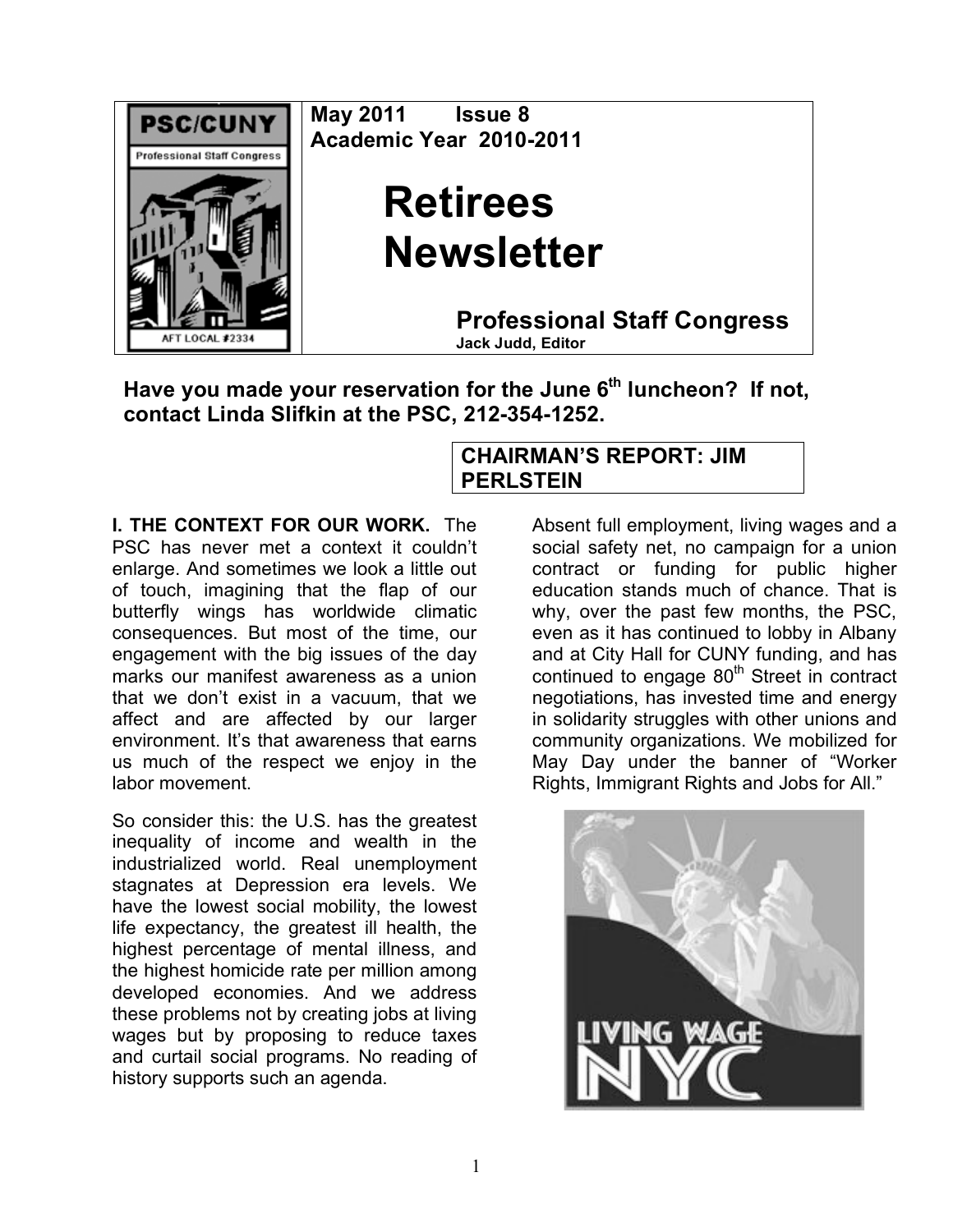We have joined the campaign for the Living Wage Bill before the City Council. We have partnered with immigrant youths pushing passage of the DREAM Act in Washington. We have lobbied to maintain funding for city-run childcare. And we mobilize, as I write, to demand that the rich pay their fair share.

The members of the Retiree Chapter have been extraordinarily responsive to the demands of the day. Your engagement with the issues and your willingness to put in time and effort has played a major role in making the PSC's contribution to the common cause so significant. On behalf of the Chapter's Executive Committee I want to thank you all. I know the good work we do together will continue.

**II**. **JOHN BLOOM, WDL**. Summary of remarks made by our guest speaker, Mr. John Bloom, at the May meeting of the Retirees Chapter, prepared by Vice-Chairman Joel Berger:

## **THE WORKERS DEFENSE LEAGUE - 75 YEARS OF ACTIVISM**

Outlining the beginnings and mission of the Workers Defense League (WDL), Jon Bloom, its executive director, said "the WDL has fought good fights for free speech, decent working conditions, civil rights, and the right to organize." He then focused on the issue of unemployment and the rights of unemployed workers to unemployment insurance benefits.

"Even in normal times, about one million people a year in New York apply for unemployment, and 15-20% are denied benefits," he said. Many of the workers turned down have no union representation and may have been fired for reasons that are not fair, according to Mr. Bloom. Employers often cite employee misconduct as a reason for dismissal. Employees have a right to a hearing before an administrative law judge, but the majority of dismissed workers are unfamiliar with court procedures. Very few lawyers will accept cases because of the low fixed fees. Unions haven't been engaged in the process. Therefore, the WDL assumed responsibility for representing the unemployed.

The WDL wins 80% of the cases it presents, largely, as Mr. Bloom put it, because the "individuals who have been denied, shouldn't have been denied in the first place."



The doctrine of Employment at Will provides no recourse to employees if the firing violates no laws. Other countries have established procedures to protect worker rights. In the United States, without union contracts and grievance mechanisms, workers are largely unprotected.

The hearing process for appeals of denials of unemployment benefits allows the worker to present his/her version of the facts. The WDL educates the worker about the procedure and how the case will be presented, and may act as a representative. "If this is an issue that interests you," Mr. Bloom told the Chapter, "and if you want to get involved in a different issue," then "you can become an advocate for the unemployed." He continued, "We are interested in training people like you." Mr. Bloom then invited interested members of the chapter to contact him at 212-627-1931, or to write to him at Workers Defense League, 220 East 23rd Street, new York, NY 10010. A lively discussion then ensued regarding the activities and composition of the WDL.